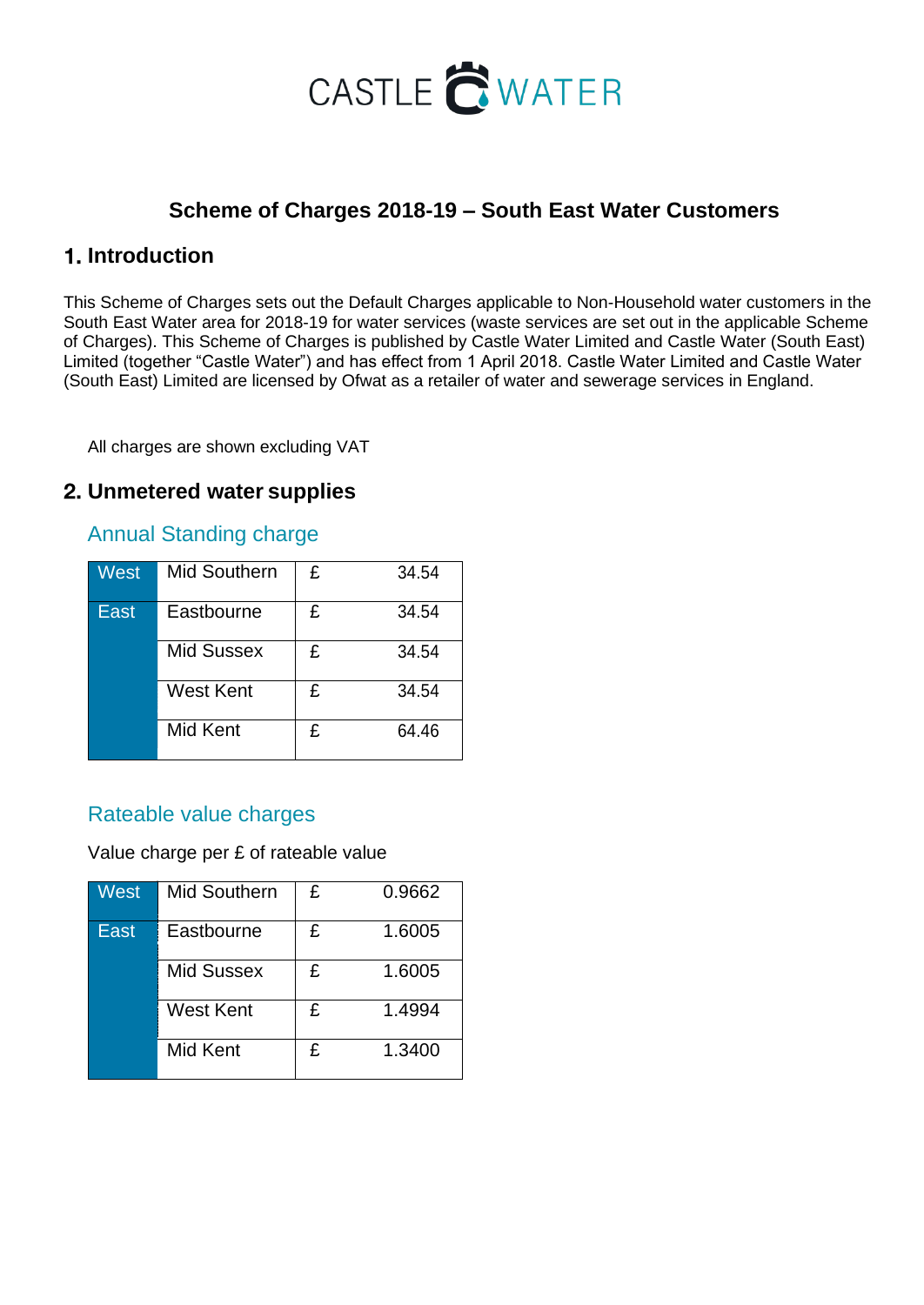### **Assessed water charges**

| Assessed               | West |        | East |        |
|------------------------|------|--------|------|--------|
| <b>Standing Charge</b> |      | 33.72  |      | 33.72  |
| Volumetric             |      | 1.3226 |      | 1.7440 |

Most properties with swimming pools are metered. An additional charge of £187.40 will be made for those unmeasured properties with swimming pools. These charges are levied for the period 1 April to 31 March and are not apportioned on change of occupation of the premises during the year.

### **Metered water supplies**

The following charges apply from 1 April and where applicable metered bills will be apportioned to take into account any consumption prior to 1 April. This will be shown on the bill as two separate calculations.

| Meter Size (mm) |   | <b>Six-monthly Read</b> | <b>Monthly Read</b> |        |
|-----------------|---|-------------------------|---------------------|--------|
| 12/15           | £ | 42.90                   | £                   | 75.84  |
| 20/22           | £ | 56.84                   | £                   | 121.72 |
| 25/28           | £ | 63.98                   | £                   | 128.74 |
| 30/32/35        | £ | 78.32                   | £                   | 142.88 |
| 40/42           | £ | 88.42                   | £                   | 153.42 |
| 50/54           | £ | 100.76                  | £                   | 166.24 |
| 65              | £ | 107.88                  | £                   | 173.36 |
| 75/80           | £ | 124.88                  | £                   | 191.08 |
| 100             | £ | 163.46                  | £                   | 283.96 |

### Annual standing charge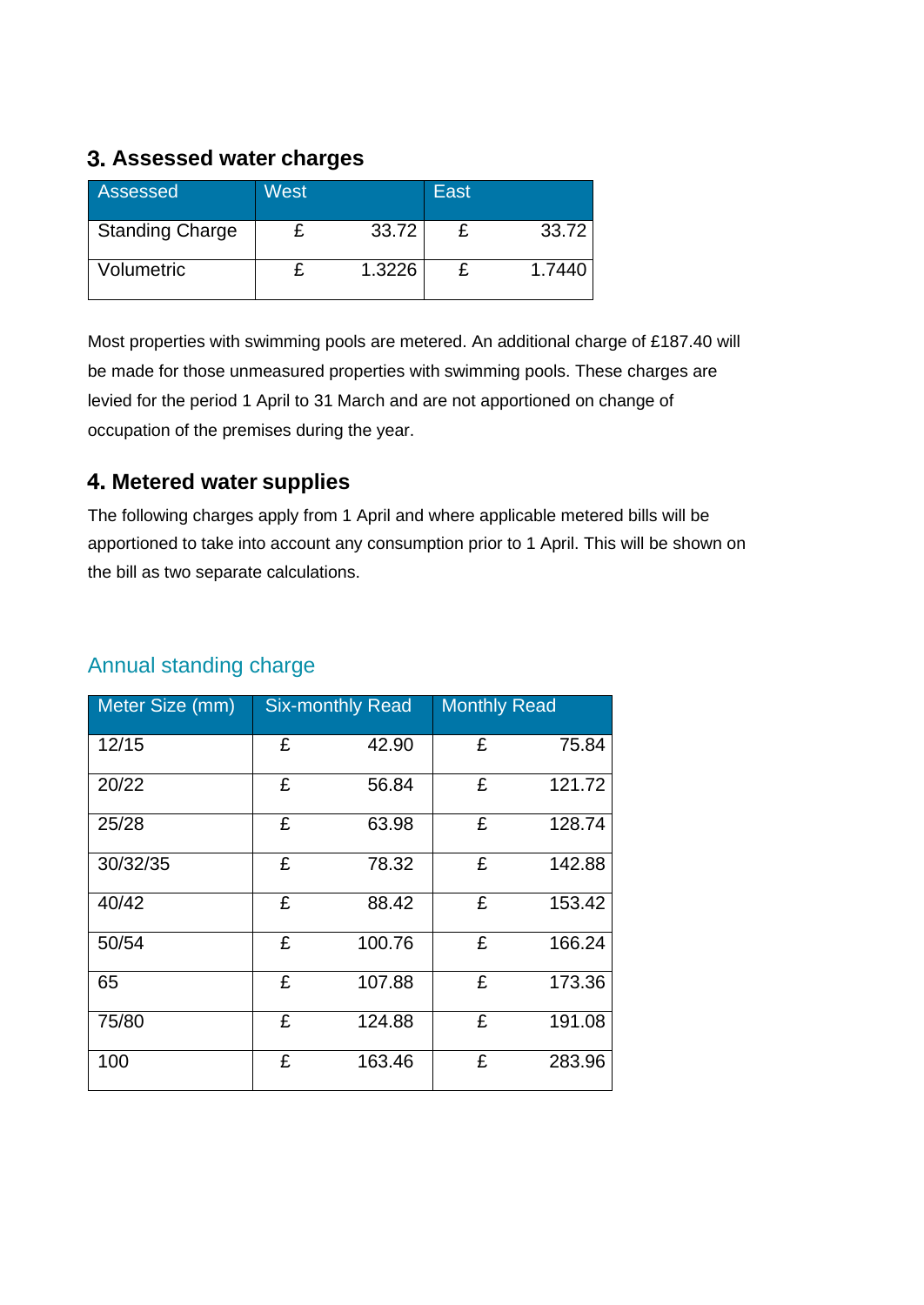| 125/150 | -- | 221.08 |   | 341.30 |
|---------|----|--------|---|--------|
| 300     | -  | 260.20 | - | 380.10 |

### Standard volumetric charges

Volumetric charge per m<sup>3</sup>

| Six-monthly |        |      |        | <b>Monthly</b> |          |
|-------------|--------|------|--------|----------------|----------|
| West        |        | East |        | West           | East     |
| £           | 1.3226 | £    | 1.7440 | 1.3166         | £ 1.7361 |

### **Block tariff**

Volumetric charge per m<sup>3</sup>, monthly read

| Annual<br>Consumption | <b>Volumetric Charges</b> |        |      |        |  |
|-----------------------|---------------------------|--------|------|--------|--|
|                       | West                      |        | East |        |  |
| $0 - 10$ ML / pa      | £                         | 1.3166 | £    | 1.7361 |  |
| 10 - 150 ML / pa      | £                         | 1.0584 | £    | 1.3970 |  |
| 150 - 250 ML / pa     | £                         | 1.0316 | £    | 1.3666 |  |
| 250+ ML / pa          | £                         | 1.0171 | £    | 1.3352 |  |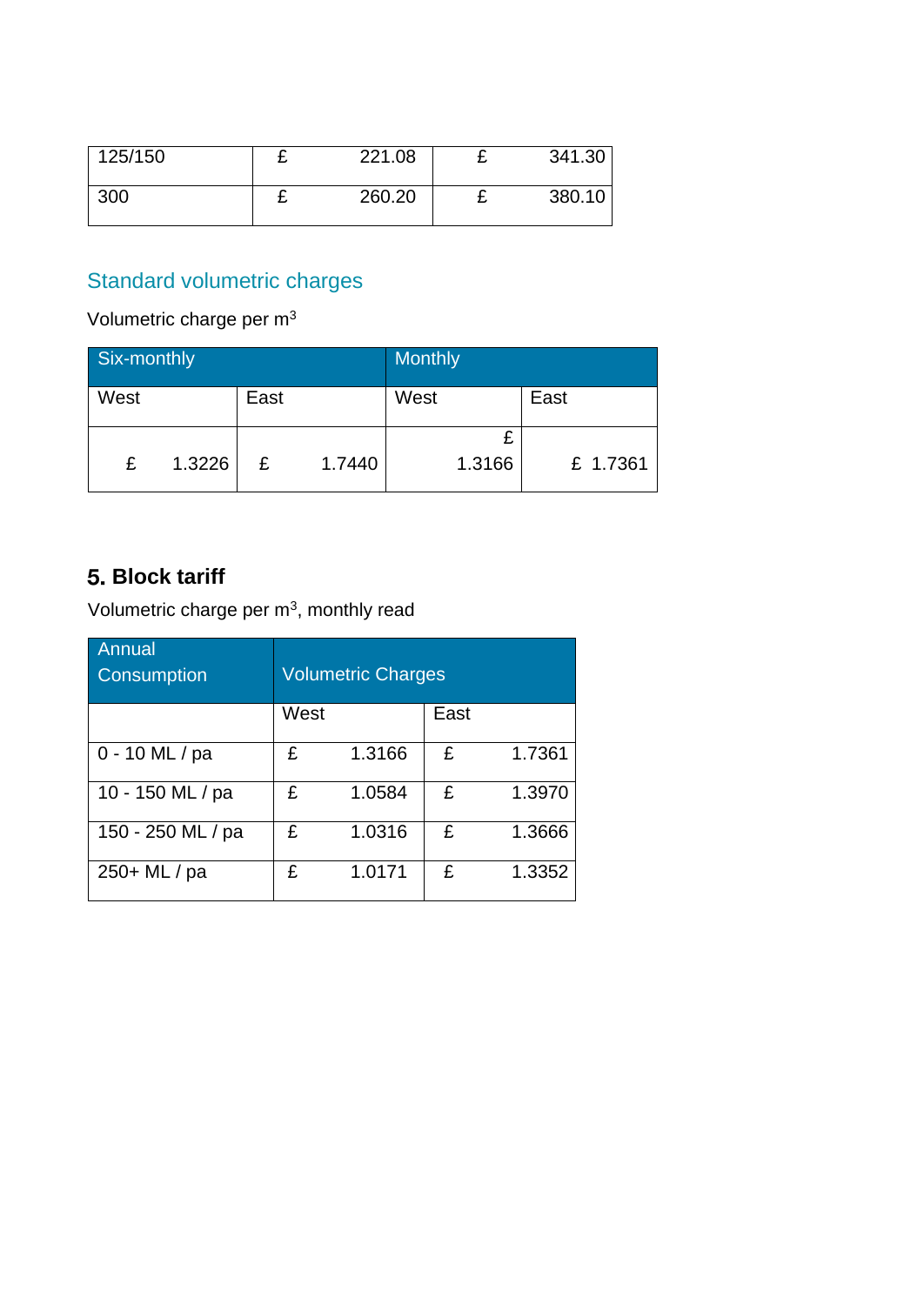# **Super economy tariff**

| Annual<br>Consumption | <b>Tariff Element</b>               | <b>West</b> |           | <b>East</b> |              |
|-----------------------|-------------------------------------|-------------|-----------|-------------|--------------|
| 50 - 249.99 ML /      | Fixed Charge (£)                    | £           | 5,825.42  | £           | 7,635.88     |
| pa                    | Capacity charge per                 |             |           |             |              |
|                       | 1000 $m^3$ per day (£)              | £           | 94,124.57 |             | £ 124,225.93 |
|                       | Usage Charge $(E \text{ per } m^3)$ | £           | 0.7527    | £           | 0.9917       |
|                       | Excess usage charge (£              |             |           |             |              |
|                       | per $m^3$ )                         | £           | 1.0688    | £           | 1.4092       |
| 250+ ML / pa          | Fixed Charge $(E)$                  | £           | 15,989.32 | £           | 21,089.38    |
|                       | Capacity charge per                 |             |           |             |              |
|                       | 1000 $m^3$ per day $(E)$            | £           | 90,304.08 |             | £ 119,145.95 |
|                       | Usage Charge (£ per $m^3$ )         | £           | 0.7237    | £           | 0.9558       |
|                       | Excess usage charge (£              |             |           |             |              |
|                       | per $m^3$ )                         | £           | 1.0256    | £           | 1.3443       |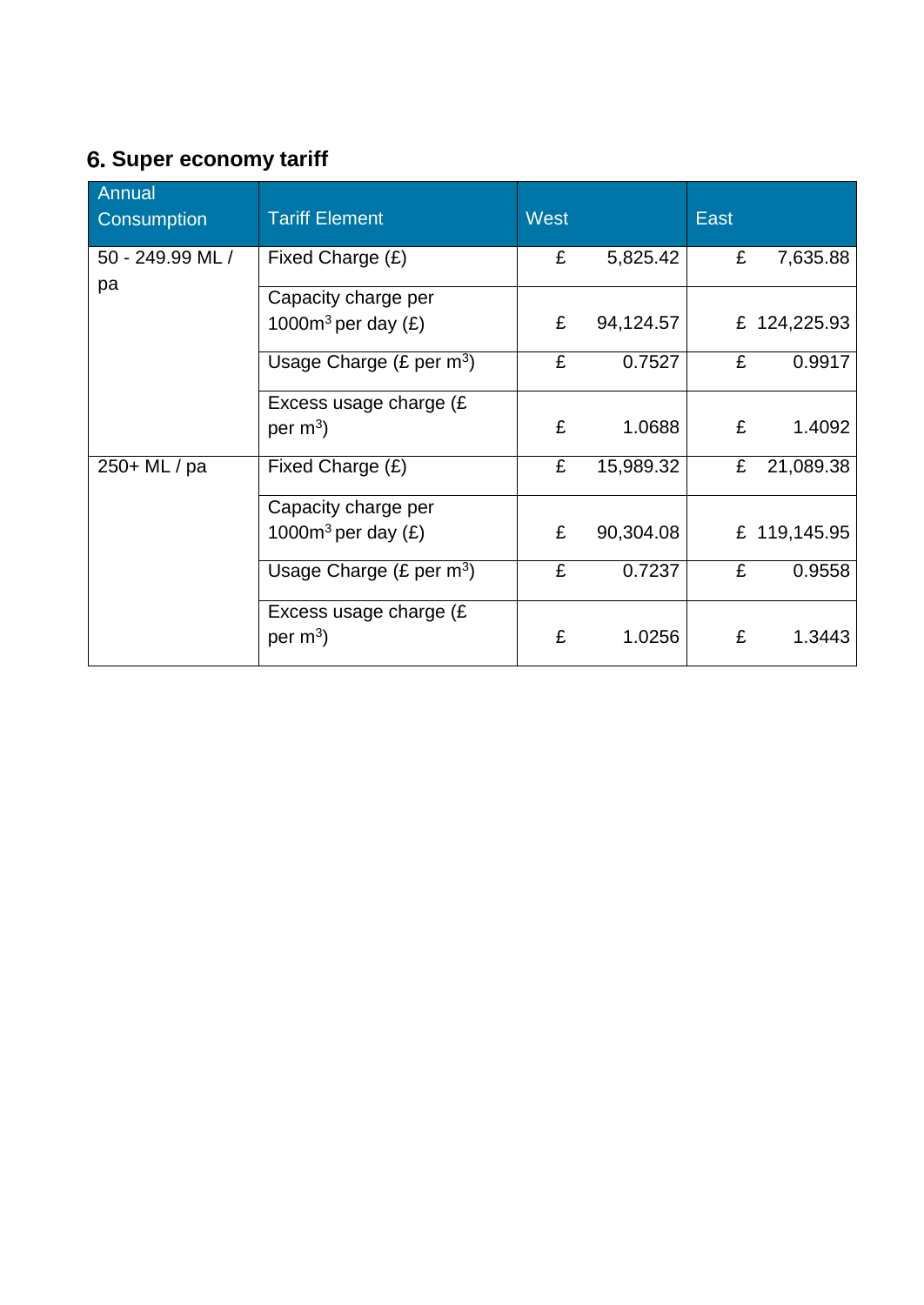# **Miscellaneous charges - 2018-19**

| Non-household non-primary charges 2018-19                                                                                                             | <b>TOTAL</b>                              |
|-------------------------------------------------------------------------------------------------------------------------------------------------------|-------------------------------------------|
| <b>Disconnection</b>                                                                                                                                  |                                           |
| Disconnection <sup>1</sup> requested by customer (Section 62)                                                                                         | no charge                                 |
| Temporary standard disconnection (e.g. for non-payment)                                                                                               | £102.84                                   |
| Permanent or temporary non-standard disconnection<br>(inc. plug/clamp):                                                                               |                                           |
| - Survey                                                                                                                                              | Refer to<br>inspection/surve<br>y charges |
| - Disconnection                                                                                                                                       | <b>POA</b>                                |
| NOTE: Properties are disconnected either at a customer's request, or when permitted by law<br>for non-payment of charges or to protect water quality. |                                           |
| Emergency temporary disconnection (e.g. in case of internal<br>leak):                                                                                 |                                           |
| - Standard (turning off supply at stoptap)                                                                                                            | no charge                                 |
| - Non-standard / out of hours                                                                                                                         | costs<br>reasonably<br>incurred           |
| Reconnection <sup>2</sup>                                                                                                                             |                                           |
| Standard reconnection                                                                                                                                 | £102.84                                   |
| Non-standard reconnection (including clamp/plug)                                                                                                      | <b>POA</b>                                |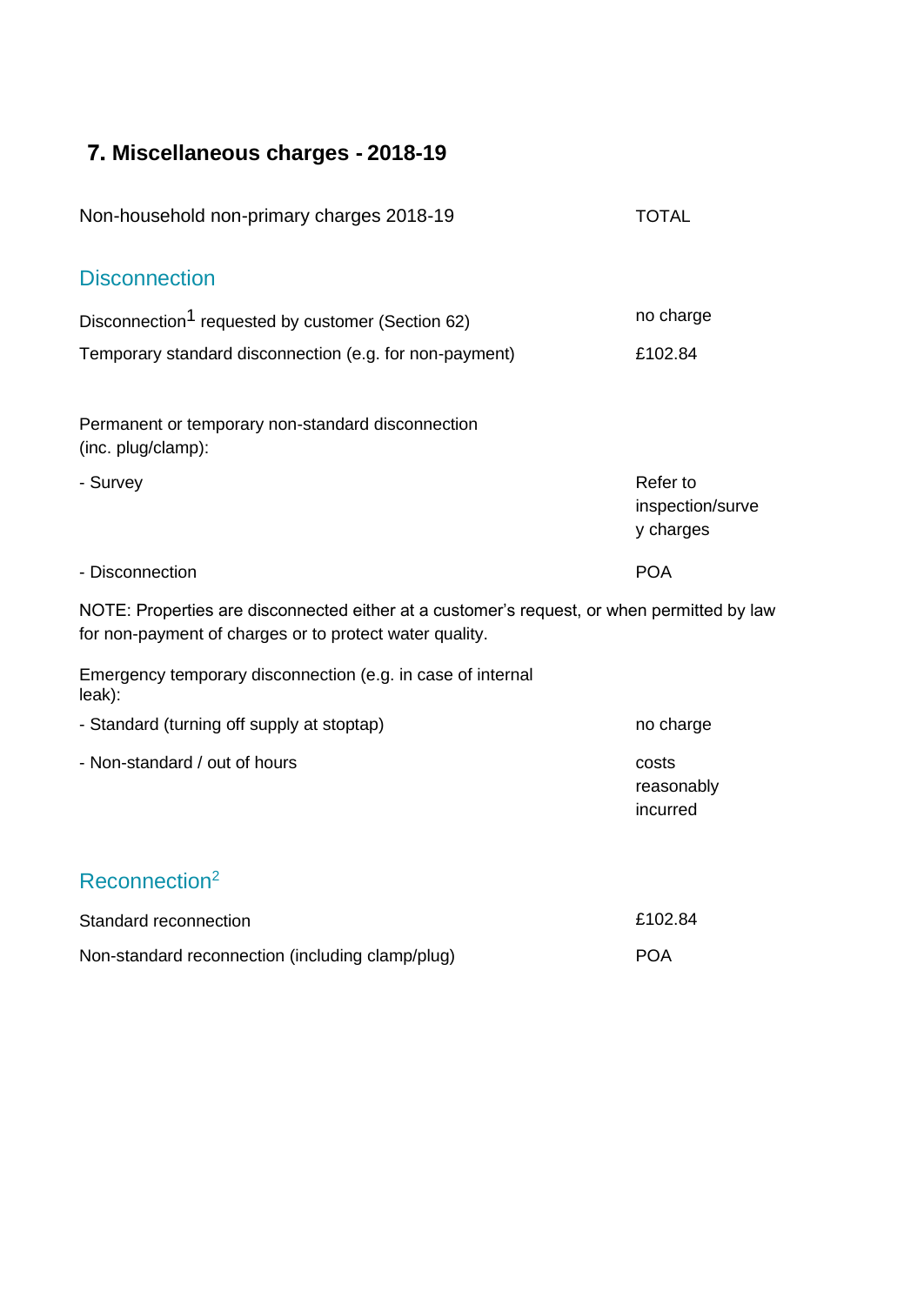| A new connection must be applied following all<br>permanent disconnections | refer to<br><b>New</b><br>Connection<br>Charges |
|----------------------------------------------------------------------------|-------------------------------------------------|
| Emergency temporary reconnection                                           |                                                 |
| - Standard (turning on supply at stoptap)                                  | no charge                                       |
| - Non-standard / out of hours                                              | costs<br>reasonably<br>incurred                 |
| Inspection / survey charges                                                |                                                 |
| Retailer only visit (first hour)                                           | £65.44                                          |
| 9 Additional 30mins (up to four additional hours <sup>3</sup> )            | £19.74                                          |
| Wholesale only inspection (first hour)                                     | £102.84                                         |
| 9 Additional 30mins (up to four additional hours <sup>3</sup> )            | £19.74                                          |
| Survey:                                                                    |                                                 |
| First hour                                                                 | £102.84                                         |
| 9 Additional 30mins (up to four additional hours <sup>3</sup> )            | £19.74                                          |
| <b>Testing of meters - onsite</b>                                          |                                                 |
| Meter checked on site:                                                     |                                                 |
| First visit – test shows meter to be accurate                              | no charge                                       |
| Subsequent visit:                                                          |                                                 |
| Test shows meter accurate - connected to a house                           | £20.00                                          |
| Test shows meter accurate - other meters                                   | costs<br>reasonably                             |
| Test shows meter to be inaccurate                                          | no charge                                       |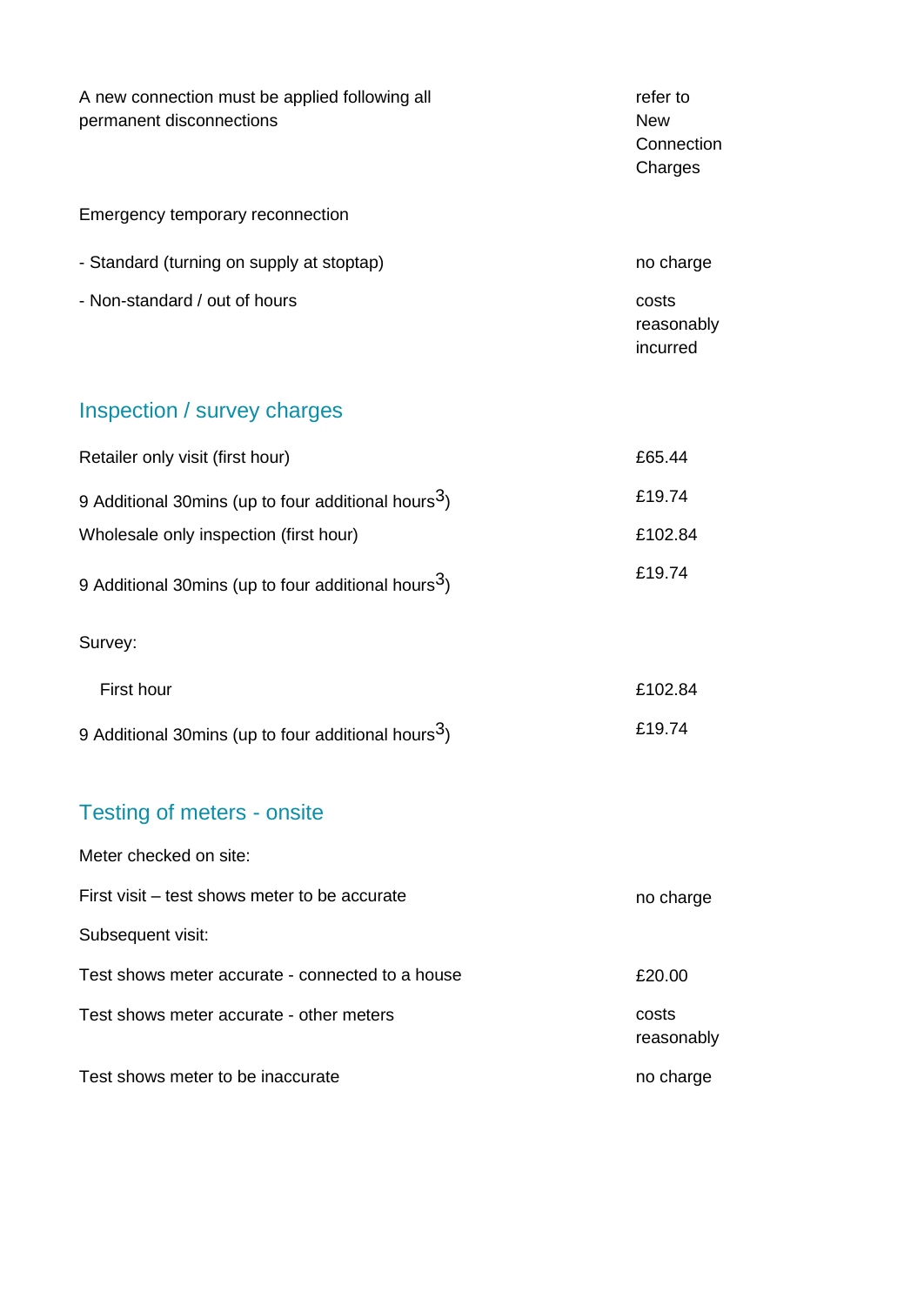Meter removal:

| Test shows meter to be accurate - connected to a house      | £70.00              |
|-------------------------------------------------------------|---------------------|
| Test shows meter to be accurate - other meters <sup>4</sup> | costs<br>reasonably |
| Test shows meter to be inaccurate                           | no charge           |
|                                                             |                     |

### **Metering**

| Installation of meter (where feasible)   | no charge |
|------------------------------------------|-----------|
| Replacement of faulty meter <sup>5</sup> | no charge |

Other metering works:

Survey Refer to inspection/surve y charges - Relocate meter POA - Change of meter model/size **POA** - Adhoc metering works (e.g. enabling works that we agree to carry out) POA

NOTE: activities above may be combined

### Adhoc meter reading

| Adhoc meter reading visit <sup>6</sup> | £14.54              |
|----------------------------------------|---------------------|
| Debt and payment charges:              |                     |
| Returned cheques                       | costs<br>reasonably |
| Rejected direct debit                  | costs<br>reasonably |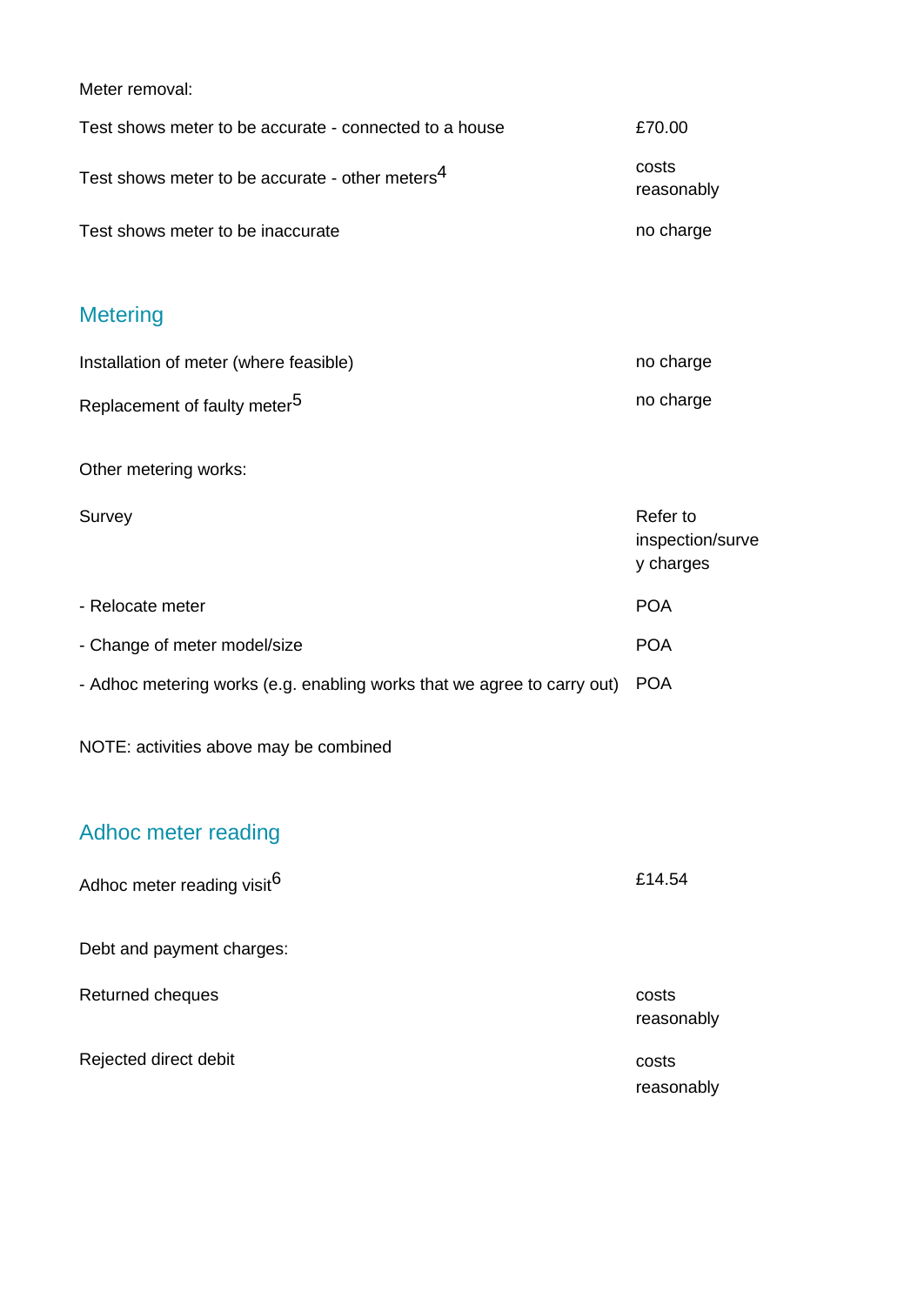| Legal and trace fees        | costs<br>reasonably             |
|-----------------------------|---------------------------------|
| Exercise of power of entry  | costs<br>reasonably             |
| Debt collection agency fees | costs<br>reasonably<br>incurred |

### Water quality testing

| Water quality testing                                  | <b>POA</b> |
|--------------------------------------------------------|------------|
| 9 Inspection charges to obtain sample may also apply - |            |
| see inspection costs above                             |            |

# Abortive / cancellation charges

| Standard missed appointment                       | £102.84    |
|---------------------------------------------------|------------|
| Non-standard missed appointment <sup>7</sup>      | <b>POA</b> |
| Standard cancellation (same day)                  | £30.64     |
| Non-standard cancellation <sup>7</sup> (same day) | <b>POA</b> |
| MISCELLEANEOUS CHARGES                            |            |
| Installation of splitters and data loggers        |            |

| Survey and installations works            | <b>POA</b> |
|-------------------------------------------|------------|
| (Specific terms and conditions may apply) |            |

# Location of leaks and repairs

| Leak detection and repair services | <b>POA</b> |
|------------------------------------|------------|
|------------------------------------|------------|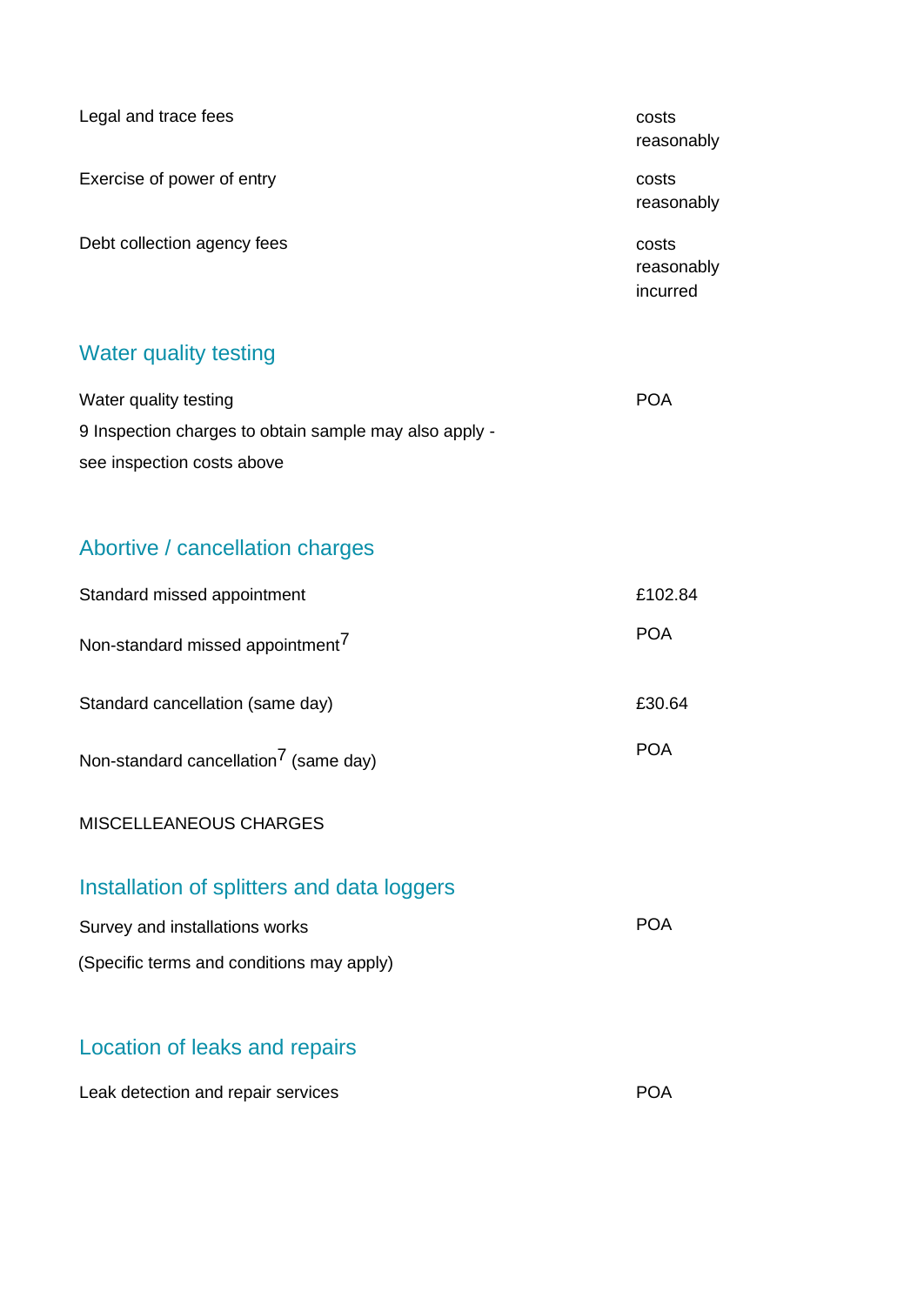(Specific terms and conditions may apply)

### Adhoc/miscellaneous works

| Adhoc/miscellaneous works                 | POA |
|-------------------------------------------|-----|
| (Specific terms and conditions may apply) |     |

### Replacement of lead pipe

| Replacement of communication pipe (provided customer replaces<br>supply pipe) | no charge  |
|-------------------------------------------------------------------------------|------------|
| Adhoc works (e.g. replacement of supply pipe)                                 | <b>POA</b> |
| (Specific terms and conditions may apply)                                     |            |
|                                                                               |            |

#### Map charge

| Providing water infrastructure maps to customers (per map) | £11.63 |
|------------------------------------------------------------|--------|
| (no site visit required)                                   |        |

- NOTE Unless specified above, all services are only provided during standard hours
- POA Price on application
- 1 Where disconnection is non-standard, and re-connection is also expected to be "non- standard" South East Water will provide a quote for this reconnection. The cost of this quote will be added to the non-standard re-connection charge.
- 2 In the case of reconnection following disconnection due to water quality or breach of water fitting regulations, an inspection and/or sample charges may apply.
- 3 Where inspection/survey is expected to exceed five hours overall South East Water will seek consent before continuing works
- 4 New meter will be installed to allow for the testing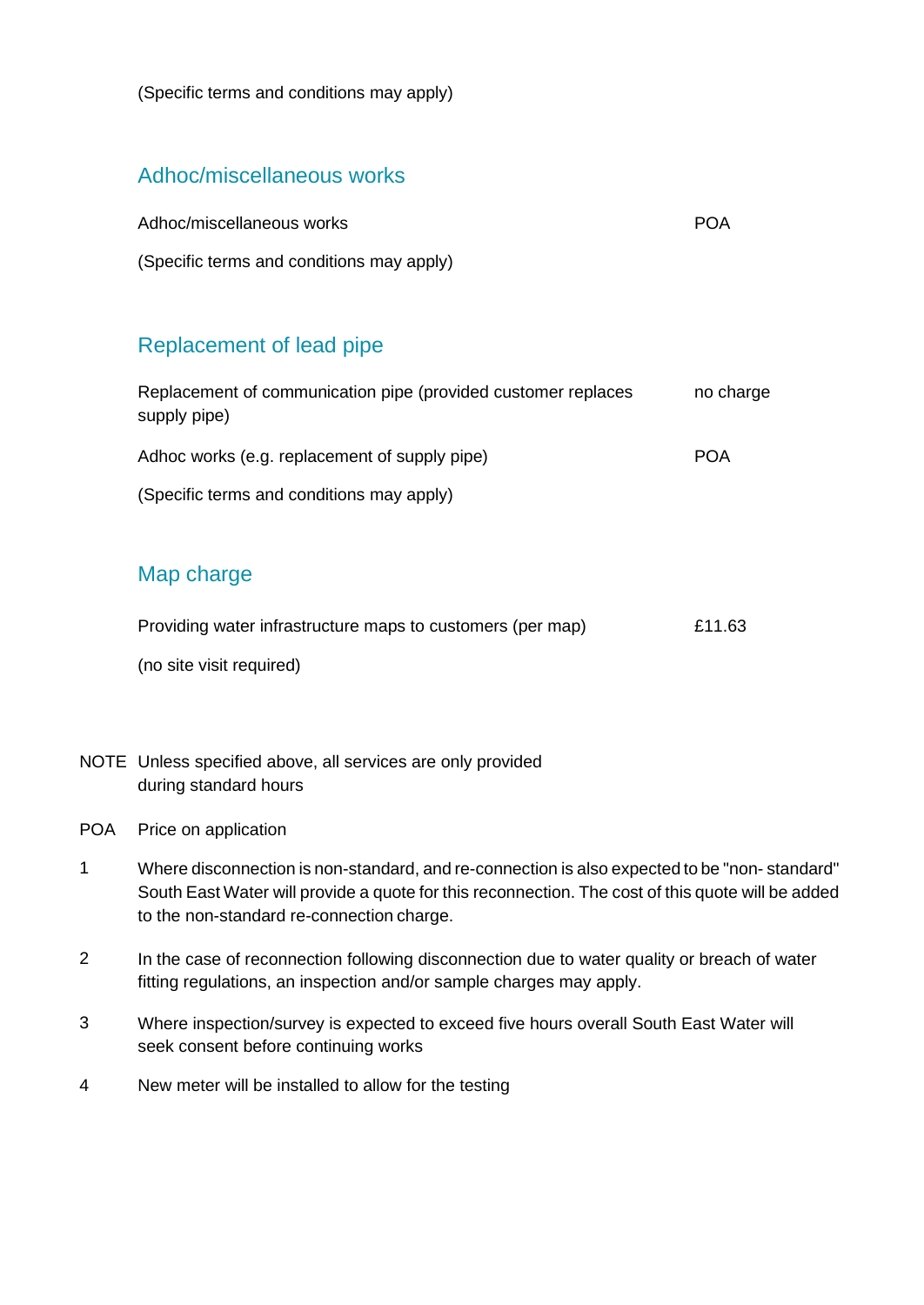- 5 Where damage is done by customer, then costs reasonably incurred repairing or replacing the meter will be charged including survey costs. If a change of size/model/location is requested then additional charges may be payable, as outlined in table above
- 6 This charge applies if we are unable to read meter due to your acts of omission, and as set out in sections 3.2.1 and 3.2.2
- 7 Non-standard cancellation and abortive fees will cover the costs incurred up to the time of cancellation and the costs of any resources that South East Water is unable to reallocate to other

### **Other Charges**

Other charges may apply in line with South East Water wholesale charges.

Castle Water may charge a reasonable administration cost in connection with services provided by South East Water or procured for customers by South East Water, where there is no specified Retail charge. Charges will be made at the higher rate of 3.5% or an hourly rate of £75.

Castle Water may charge a failed direct debit charge of £43.75 if there is any failure in any direct debit payment (other than as a result of the act or omission of Castle Water).

Castle Water may charge:

- A debt collection charge of £20 in respect of any invoice where Castle Water passes the account to an external debt collection agency for collection activity (other than activity involving visits to the relevant premises);
- A visit charge of £100 in respect of any invoice where Castle Water arrange a visit to the relevant premises for collection and/or disconnection activity through either Castle Water staff or any sub-contractor of Castle Water; and
- a recoveries charge of £112.50 in respect of any overdue invoice where Castle Water has undertaken legal action to recover such sums.

These charges are in addition to:

- charges in connection with disconnection as set out in the South East Water Wholesale Tariff document; and
- third party costs incurred by Castle Water in connection with debt recovery action including without limitation court fees and the costs of instructing solicitors to pursue outstanding invoices.

Castle Water may charge a meter reading charge of £15 for any meter reads requested by a customer in addition to the minimum number of meter reads required to be undertaken by Castle Water under the market codes. Where the Customer requests a specific appointment for the reading of meters, there will be an additional charge for such appointment of an amount to be notified to the customer by Castle Water.

Castle Water may charge an additional invoice charge of £2.50 for each copy invoice issued to a customer by post.